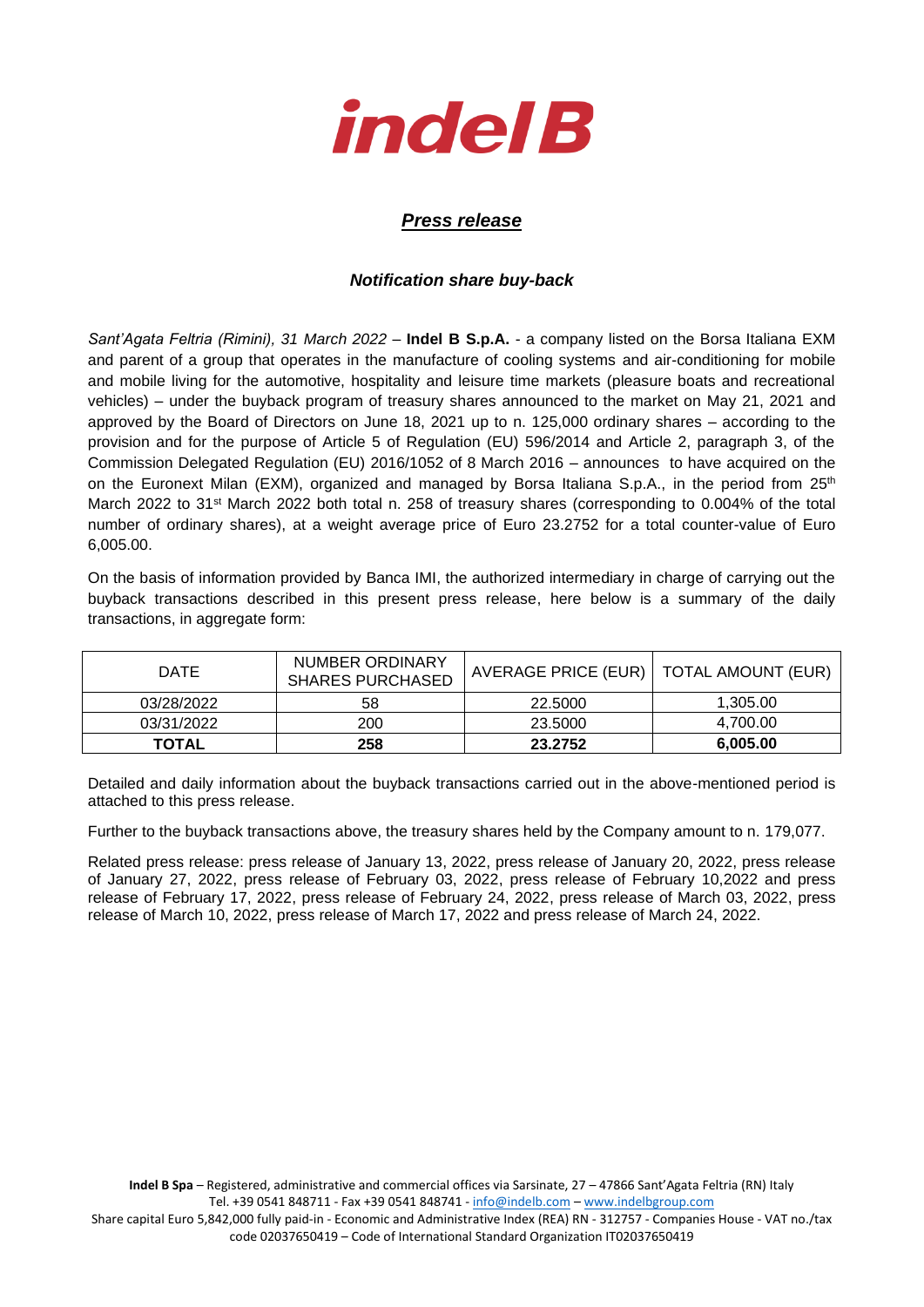This press release is available to the public at the Company's registered office, at Borsa Italiana, on the storage mechanism authorised by Consob "**1info**" [\(www.1info.it\)](file:///C:/Users/ddelietovollaro/AppData/Local/Microsoft/Windows/INetCache/Content.Outlook/T87B94UR/www.1info.it) and in the specific sections of the website [www.indelbgroup.com.](http://www.indelbgroup.com/)

\* \* \*

*Indel B S.p.A. is a company listed on the EXM segment of the Italian stock exchange and is controlled by AMP.FIN S.r.l., in turn held entirely by the Berloni family. Indel B S.p.A. heads an important Group that operates worldwide and has been active for the last 50 years in the mobile cooling sector applicable to the Automotive, Leisure time and Hospitality cooling segments. The Group also operates in mobile climate control, with specific reference to the Automotive market, represented by commercial vehicles, minibuses, ambulances, agricultural and earth-moving machinery, and in the Cooling Appliances sector, which mainly comprises cellars for storing wine and small refrigerators for storing milk. The company has a market cap of approximately Euro 137 million.*

## **Contact details**

| <b>INDEL B</b>                | <b>POLYTEMS HIR</b>            | <b>FAST-COM</b>                |
|-------------------------------|--------------------------------|--------------------------------|
| Controller & IR               | IR e Comunicazione Finanziaria | <b>Media Relations</b>         |
| Elisabetta Benazzi            | Bianca Fersini Mastelloni      | Paolo Santagostino             |
| +39 0541 848 784              | +39 06.69923324; +39 336742488 | +39 349 3856585                |
| elisabetta.benazzi@indelb.com | b.fersini@polytemshir.it       | paolo.santagostino@fast-com.it |
|                               |                                |                                |

\* \* \*